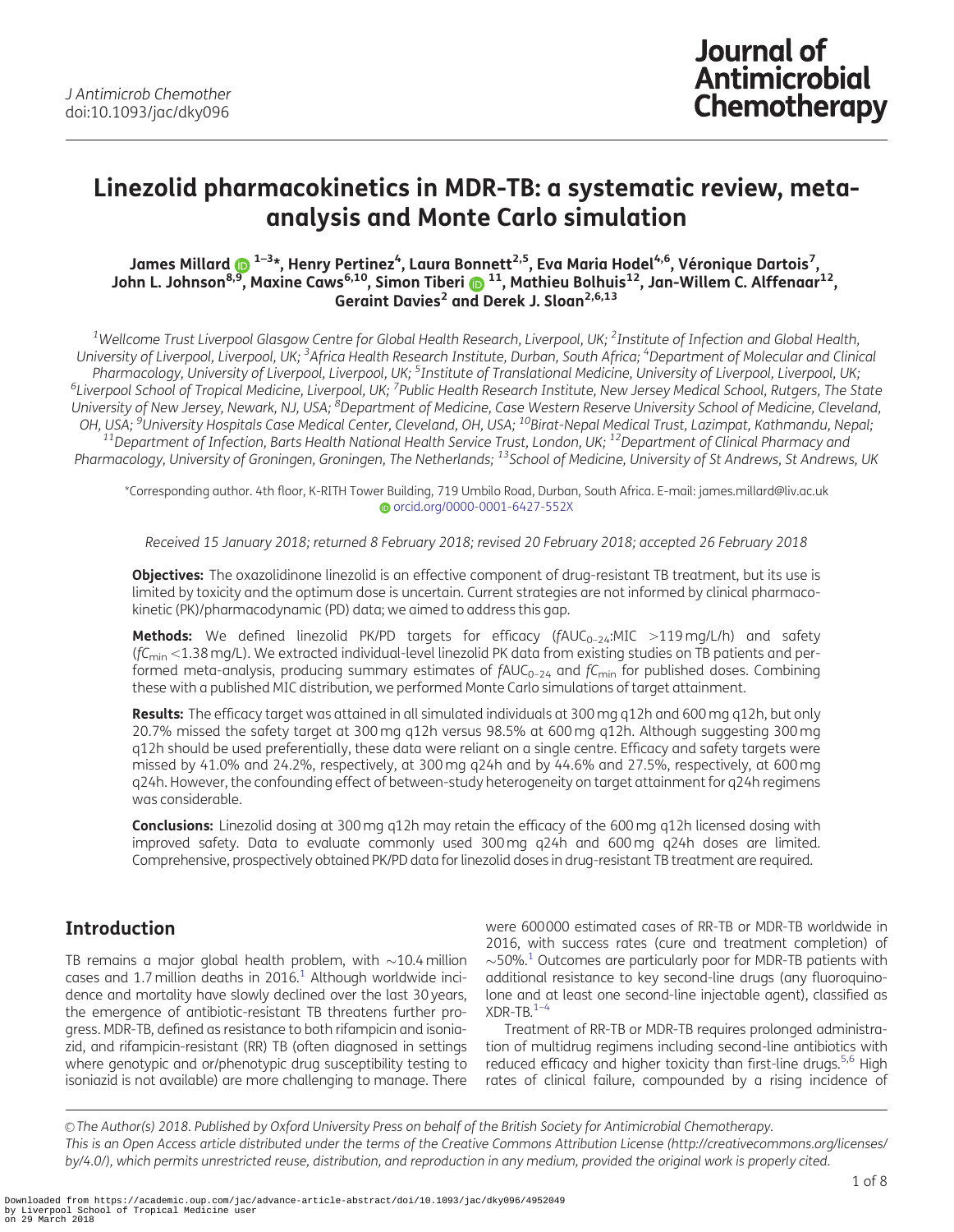<span id="page-1-0"></span>second-line drug resistance and regular treatment-limiting toxicities, have prompted increased use of the oxazolidinone linezolid to design adequate regimens. Although currently licensed for use in Gram-positive bacterial infections, linezolid has bactericidal activity against Mycobacterium tuberculosis and has been repurposed as a class C, core MDR-TB drug.<sup>5-8</sup> The standard dose for treatment of Gram-positive infections in adults is 600 mg twice daily (q12h) for a maximum of 28 days, but the duration required for MDR-TB or RR-TB treatment is much longer. Whilst addition of linezolid to RR-TB or MDR-TB treatment can improve outcomes, prolonged administration is often limited by toxicity. $9-11$  Myelosuppression (particularly thrombocytopenia) is common. Peripheral and optic neuropathy, hepatotoxicity, lactic acidosis and hypoglycaemia are rarer adverse effects, but can be serious (and in the case of neuropathies, irreversible) when they occur.<sup>12,13</sup> Toxicity from linezolid in TB treatment regularly necessitates dose reduction, but the optimal safe, efficacious dose remains unknown.

In healthy volunteers, the plasma pharmacokinetics (PK) of linezolid are 31% protein binding, excellent tissue penetration, plasma C<sub>max</sub> of 15-27 mg/L,  $T_{\text{max}}$  of 0.5-2 h and a half-life of  $3.4$ -7.4 h.<sup>[14](#page-6-0)</sup> However, the PK profile varies between patient populations; for instance, critically ill patients have increased levels of free linezolid associated with hypoalbuminaemia, reduced renal clearance with low body weight and markedly increased inter-patient variability. $15-17$  The PK profile of linezolid in TB patients is poorly characterized and dosing has never been informed by an analysis of how successfully different doses might attain target PK/pharmacodynamic (PD) parameters for efficacy and safety.

We defined PK/PD efficacy and safety targets for linezolid in clinical TB treatment from the literature and conducted a metaanalysis of published data collected during therapy to generate summary estimates of key secondary PK parameters:  $fAUC_{0-24}$ and  $f_{\rm{Cmin}}$ . Finally, we simulated attainment of the PK/PD targets on the basis of the summary estimates obtained and a published MIC distribution.

# Methods

#### Identifying PK/PD targets

There are no universally accepted PK/PD targets to maximize efficacy and safety of linezolid in TB therapy. In general, the  $AUC_{0-24}$ :MIC ratio is the PK/PD parameter most predictive of the activity of anti-tuberculous drugs.<sup>18</sup> For linezolid, some hollow-fibre infection model (HFIM) and ex vivo blood culture data suggest that  $T_{>MIC}$  may influence efficacy against M. tuberculosis, but more extensive in vitro, murine and human early bactericidal activity (EBA) studies support  $AUC_{0-24}$ :MIC as the main parameter of interest.<sup>19-22</sup> HFIMs corroborate clinical data from Gram-positive infections, which suggest an efficacy target of  $fAUC_{0-24}:MIC >100-119$  mg/L/h. We used the more conservative threshold of 119 mg/L/h as the efficacy target for our simulations.<sup>20,23-26</sup>

Linezolid clinical toxicity studies are mainly limited to  $<$ 28 days. Given the cumulative nature of linezolid toxicity, these cannot inform PK/PD targets during prolonged therapy. Amongst the PK parameters, most evidence exists for a relationship between  $C_{\text{min}}$  and toxicity.<sup>15,27</sup> In the only clinical study conducted in the context of prolonged TB therapy, all patients with  $C_{\text{min}} > 2$  mg/L developed an adverse event (principally thrombocytopenia) versus less than half of those with  $C_{\text{min}} < 2$  mg/L.<sup>28</sup> We used  $fC_{\text{min}}$ <1.38 mg/L (equivalent to a total  $C_{\text{min}}$  of 2 mg/L) as the safety target for our simulations.

### Systematic review and meta-analysis of linezolid PK data during TB therapy

To produce summary estimates for  $fAUC_{0-24}$ , and  $fC_{min}$  for all dosage regimens currently described, we extracted data from all randomized controlled trials or observational studies published in the English language on adult (>16 years) TB patients (any resistance pattern) to whom linezolid was administered for at least 3 days and serum concentrations (at least  $C_{\text{max}}$  and  $C_{\text{min}}$  or AU $C_{0-24}$ ) were assessed using HPLC and reported disaggregated by dose. Single-study data for more than one dosage (mg) in the same patient was permitted, so long as a minimum washout period of 1 week had taken place. To ensure focus on dosages for which a basic minimum of PK evidence was available, we excluded dosages for which  $<$ 10 total patients, across studies, were identified.

We searched MEDLINE (1990 to December 2017), EMBASE (1990 to December 2017), The International Union Against Tuberculosis and Lung Disease conference abstracts and American Thoracic Society conference abstracts, using the search terms: Tuberculosis AND (Linezolid OR Oxazolidinone\* OR PNU-100766 OR U-100766). This search was supplemented by hand searching the reference lists of identified studies and selected reviews. Authors were contacted to clarify missing or inconsistent data and, if needed, for individual-level PK data.

We constructed time-concentration curves to calculate  $fAUC_{0-24}$  using the trapezoid rule.<sup>[29](#page-6-0)</sup> fAUC<sub>0-24</sub> and fC<sub>min</sub> data were normally distributed, hence the meta-analysis and Monte Carlo simulations used means and standard deviations as summary descriptors for all studies. If PK results were not otherwise available, data were extracted from published graphs using digitizing software (Plot Digitizer, version 2.5.0). Meta-analysis was conducted using the metafor package in R for Windows, version 3.2.2, to provide a summary mean  $fAUC_{0-24}$  and  $fC_{\text{min}}$ , 95% CI and  $I^2$  statistic for heterogeneity. To emphasize the importance of the heterogeneity of the data, we allowed meta-analysis at any level of heterogeneity.

#### Monte Carlo simulation

Using the summary PK estimates identified, we modelled PK/PD target attainment from 100000 simulated patients at each dose for which data were available. WT linezolid MIC distributions were derived from previously published data in drug-susceptible TB. Briefly, this distribution describes the linezolid MIC results from the isolates of 78 consecutive TB patients in Sweden who had no resistance to any first-line or major second-line drugs. The linezolid MICs ranged from 0.125 to 0.5 mg/L (comprising 1 isolate with an MIC of 0.125 mg/L, 61 isolates with an MIC of 0.25 mg/L and 16 isolates with an MIC of 0.5 mg/L).<sup>30</sup> There are no published linezolid MIC distributions in RR-TB or MDR-TB. However, MIC values covering 50% and 90% of isolates ( $MIC<sub>50</sub>$  and  $MIC<sub>90</sub>$ ) in MDR-TB have been reported as 0.25-0.5 and 0.25–1 mg/L, respectively, which is consistent with the WT distribution we used.<sup>[31–33](#page-7-0)</sup> We assumed a log normal distribution for  $fAUC_{0-24}$ ,  $fC_{min}$  and  $fAUC_{0-24}$ :MIC. We simulated  $fC_{\text{min}}$ ,  $fAUC_{0-24}$  and MIC for 100000 virtual patients in R for Windows. The pnormGC function in the tigerstats package was used to calculate and produce plots of the attainment of the PK/PD targets. We treated the fAUC<sub>0-24</sub> and MIC variables as independent of one another. For doses with high levels of heterogeneity ( $I^2 > 50$ %) we performed a sensitivity analysis, imputing each study at these doses into the simulation independently to assess the impact of this heterogeneity on target attainment.

# Results

#### Meta-analysis of existing linezolid PK data in TB therapy

We screened 1602 citations and eight studies were suitable for meta-analysis. Reasons for inclusion and exclusion are provided in the PRISMA diagram (Figure [1\)](#page-2-0). Included studies are summarized and disaggregated by dose in Table [1.](#page-3-0) We obtained individual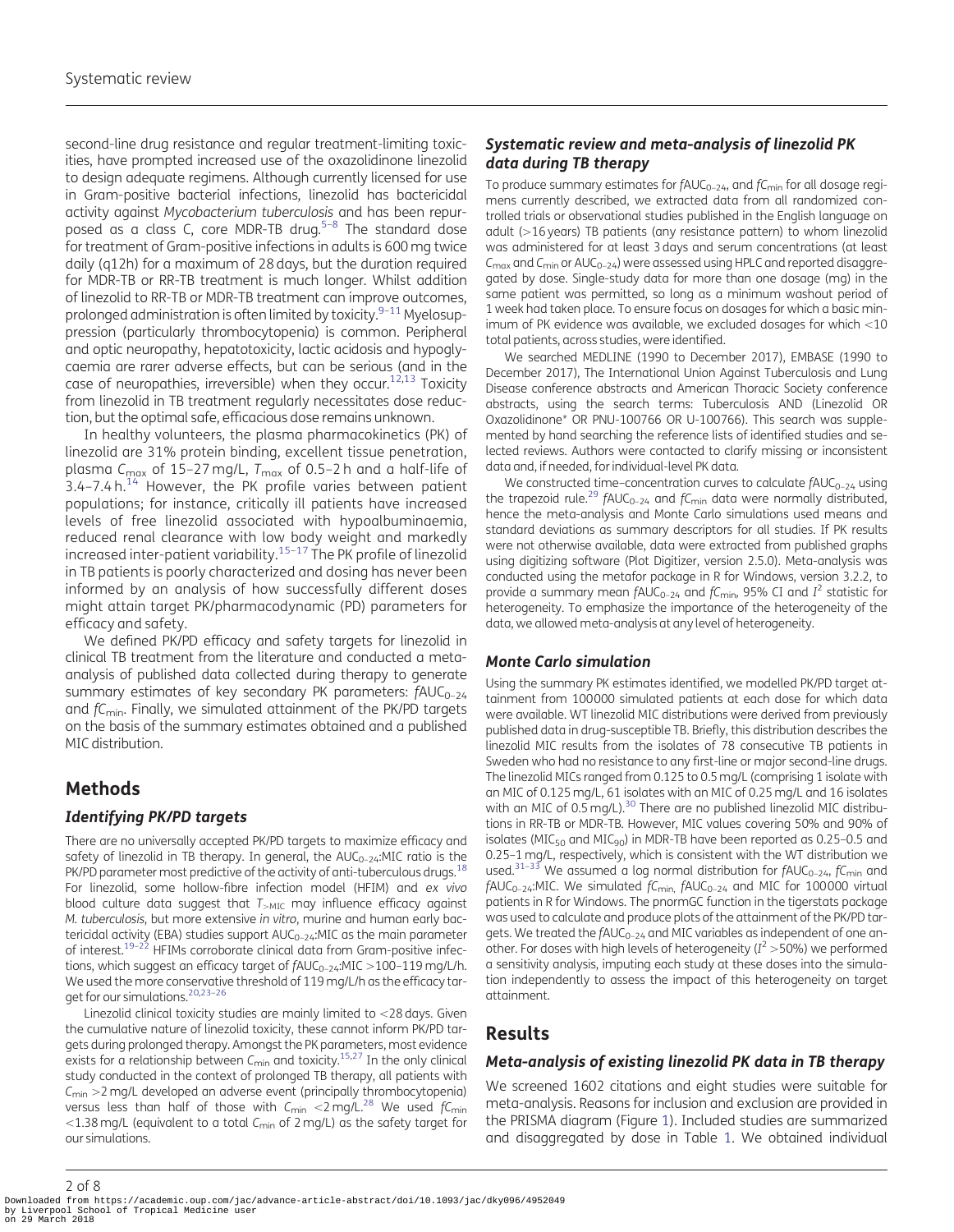<span id="page-2-0"></span>

Figure 1. PRISMA flowchart of included and excluded studies for the meta-analysis of existing linezolid PK data in TB therapy.

participant-level data for all of these studies. Data were combined using a random effects model; forest plots are provided in Figures [2](#page-3-0) and [3.](#page-4-0) Summary  $fAUC_{0-24}$  and  $fC_{\text{min}}$  means and standard deviations are provided for each dose in Table [1.](#page-3-0)

At the 300 mg q12h and 600 mg q12h doses, PK sample collection was intensive across five studies and heterogeneity was lower  $(I<sup>2</sup> < 50%$  for fAUC<sub>0-24</sub> and fC<sub>min</sub> at both doses). However, data at these doses were reliant on a single centre (three out of five studies at both doses). Summary estimates for the 300 mg q24h and 600 mg q24h doses relied on sparse sampling from only two studies and results demonstrated a high degree of inter-study heterogeneity ( $I^2 = 89\% - 97\%$  for  $fAUC_{0-24}$  and 67%–99% for  $fC_{min}$ ).

#### Monte Carlo simulation of the attainment of PK/PD targets

Using the summary estimates of  $fAUC_{0-24}$  from the meta-analysis and the WT MIC distribution we assessed attainment of  $fAUC_{0-24}$ :MIC >119 mg/L/h for each dose in a simulated population of 100000 individuals (Figure [4\)](#page-4-0). $30$  The efficacy target was attained in all simulated individuals at the 300 mg q12h and 600 mg q12h doses. The target was not attained for 41.0% and 44.6% of simulated individuals at the 300 mg q24h and 600 mg q24h doses, respectively. Given the high heterogeneity between studies at the 300 mg q24h and 600 mg q24h doses, we performed a sensitivity analysis by imputing each study at these doses into the simulation independently. In this analysis, the efficacy target was attained by all individuals in both studies at both doses (Figure [5\)](#page-5-0).

Using the summary estimates for  $fC<sub>min</sub>$  from the meta-analysis we simulated the attainment of  $f_{\text{min}} < 1.38$  mg/L for each dose (Table [2\)](#page-5-0). More than 98% of individuals at 600 mg q12h and at least 20% of individuals at all doses failed to achieve this target. Again, because of heterogeneity between studies at the 300 mg q24h and

600 mg q24h doses, we performed a sensitivity analysis, imputing the individual studies at these doses into the Monte Carlo simulations. Differences between attainment of the safety target when imputing studies individually were substantial (64.19% for Koh and Shim<sup>34</sup> versus 94.95% for Lee et al.<sup>[11](#page-6-0)</sup> at 300 mg q24h and 97.87% for Dietze et al.<sup>[21](#page-6-0)</sup> versus 33.68% for Lee et al.<sup>[11](#page-6-0)</sup> at 600 mg q24h).

# **Discussion**

Linezolid is an important drug in the management of RR-TB and MDR-TB, but its use is often limited by toxicity, prompting consideration of reduced dosing strategies. Our analysis is the first, to our knowledge, to provide summary PK data and simulate PK/PD target attainment to inform dose selection in clinical practice and clinical trials. We meta-analysed published data to generate summary estimates of plasma  $fAUC_{0-24}$ :MIC and  $fC_{\text{min}}$  at different doses of linezolid, then performed Monte Carlo simulations based on these summary estimates to quantify attainment of putative PK/PD targets for efficacy and safety.

Current PK data on linezolid in TB patients are limited. Eight clinical studies, using four dosing strategies, were available for our analysis. These used variable, sometimes sparse, sampling schedules resulting in considerable heterogeneity between studies when meta-analysing data at 300 mg q24h and 600 mg q24h doses. Consequently, summary estimates for  $fAUC_{0-24}$  and  $fC_{min}$  at these doses are accompanied by wide standard deviations. Sensitivity analyses based on separate simulations for each study at these doses show that attainment of efficacy and safety targets is strongly influenced by inter-study heterogeneity. Consequentially, existing data do not definitively support any one dosing strategy and further prospective linezolid PK studies, ideally using standardized sampling schedules, are required. Nonetheless, important observations can be made from our analysis.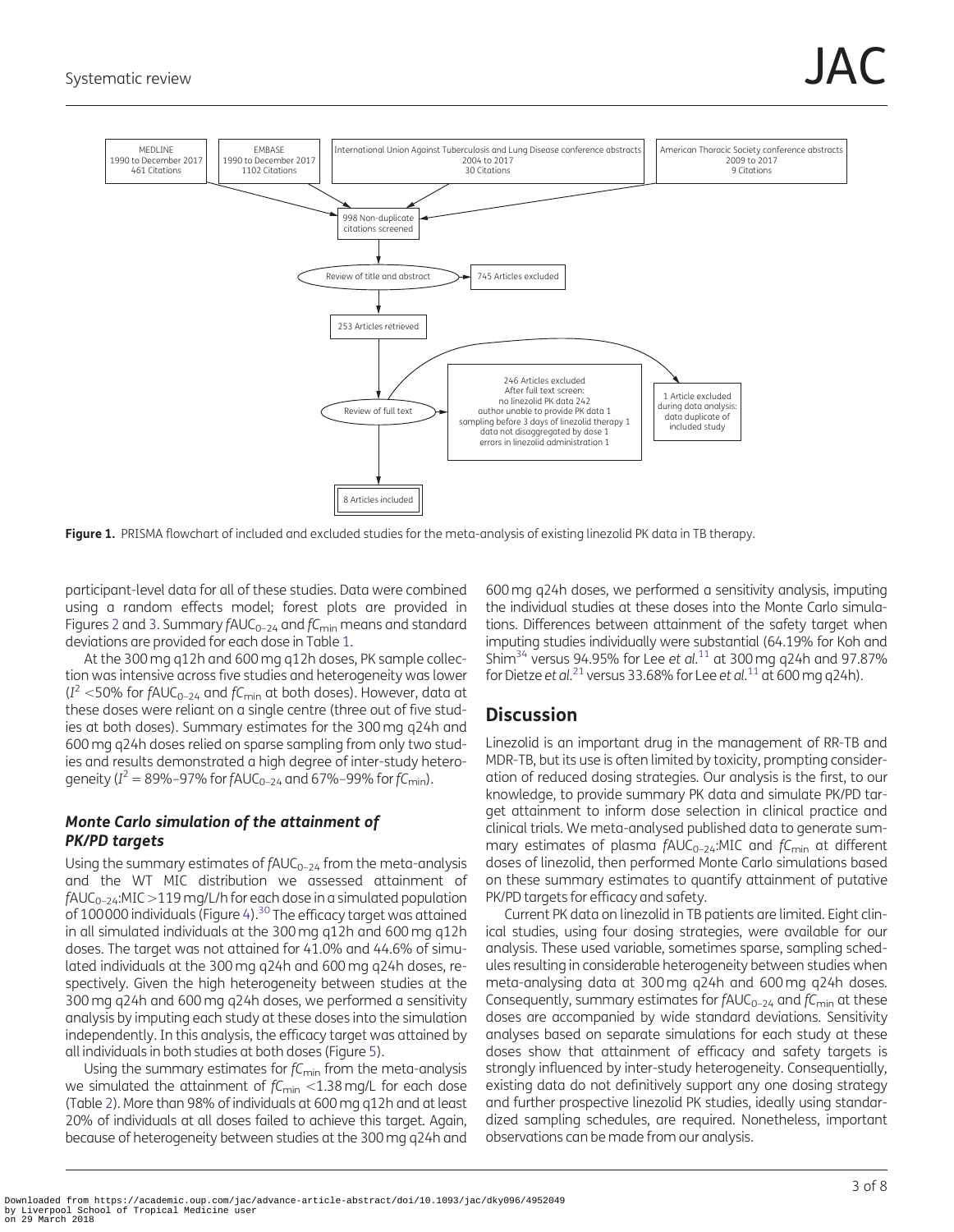|                                      | Sampling timepoints (h)       | Number of participants sampled | $fAUC_{0-24}$ mean | $fAUC_{0-24}$ SD | $fC_{\text{min}}$ mean | $fC_{\text{min}}$ SD |
|--------------------------------------|-------------------------------|--------------------------------|--------------------|------------------|------------------------|----------------------|
| 300 mg q24h                          |                               |                                |                    |                  |                        |                      |
| Koh and Shim, 2009 <sup>34</sup>     | 0, 2                          | 10                             | 113.56#            | 49.33#           | $1.45+$                | $0.98+$              |
| Lee et al., $2012^{11}$              | 0, 2                          | 28                             | 64.91*             | $22.59*$         | $0.87*$                | $0.61*$              |
| summary                              |                               |                                | 86.92              | 149.27           | 1.09                   | 1.73                 |
| 300 mg q12h                          |                               |                                |                    |                  |                        |                      |
| Bolhuis et al., $2015^{35}$          | 0, 1, (2), 3, 4, (5), (8), 12 | 21                             | $95.45*$           | $41.60*$         | $2.23*$                | $1.47*$              |
| Bolhuis et al., $2013^{36}$          | 0, 1, 2, 3, 4, 8              | 5                              | $77.27*$           | 32.05*           | $1.73*$                | $1.40*$              |
| Alffenaar et al., 2010 <sup>37</sup> | 0, 1, 2, 4, 8, 12             | 5                              | 80.51*             | $32.22*$         | $1.37*$                | $0.66*$              |
| Alffenaar et al., 2010 <sup>38</sup> | 0, 1, 2, 4, 8, 12             | $\,8\,$                        | $74.53*$           | $26.54*$         | $1.20*$                | $0.85*$              |
| Vu et al., 2012 <sup>39</sup>        | 0, 1, 2, 3, 4, 8              | $\overline{2}$                 | $71.58*$           | $2.49*$          | $0.93*$                | $0.34*$              |
| summary                              |                               |                                | 77.82              | 31.46            | 1.18                   | 0.94                 |
| 600 mg q24h                          |                               |                                |                    |                  |                        |                      |
| Dietze et al., $2008^{21}$           | 0, 1, 2, 4, 8, 12             | 10                             | 66.10*             | 18.24*           | $0.05*$                | $0.14*$              |
| Lee et al., $2012^{11}$              | 0, 2                          | 38                             | 124.75*            | $48.74*$         | 1.88*                  | $1.19*$              |
| summary                              |                               |                                | 95.18              | 203.16           | 0.96                   | 6.34                 |
| 600 mg q12h                          |                               |                                |                    |                  |                        |                      |
| Bolhuis et al., 2015 <sup>35</sup>   | 0, 1, (2), 3, 4, (5), (8), 12 | 8                              | 134.67             | 64.17            | 3.48                   | 2.97                 |
| Dietze et al., $2008^{21}$           | 0, 1, 2, 4, 8, 12             | 9                              | 172.75*            | $61.99*$         | $3.03*$                | $2.00*$              |
| Alffenaar et al., 2010 <sup>37</sup> | 0, 1, 2, 4, 8, 12             | 4                              | 169.87*            | $70.53*$         | $3.82*$                | $2.71*$              |
| Alffenaar et al., 2010 <sup>38</sup> | 0, 1, 2, 4, 8, 12             | 8                              | 180.13*            | $48.21*$         | $3.48*$                | $1.85*$              |
| Vu et al., 2012 <sup>39</sup>        | 0, 1, 2, 3, 4, 8              | 6                              | 156.31*            | 59.51*           | $4.33*$                | $2.50*$              |
| summary                              |                               |                                | 165.05             | 58.5             | 3.48                   | 2.23                 |

<span id="page-3-0"></span>Table 1. Meta-analysis of  $fAUC_{0-24}$  (mg/L) and  $fC_{min}$  (mg/L) for different doses of linezolid in TB therapy

Timepoints in brackets were not sampled for all participants.

Source of data: -, from paper; \*, from individual-level data provided by authors; #, from graph-digitizing software.



Figure 2. Forest plot of included studies for meta-analysis of  $f\text{AUC}_{0-24}$  at different doses of linezolid. Sampling timepoints in brackets were not assessed for all patients.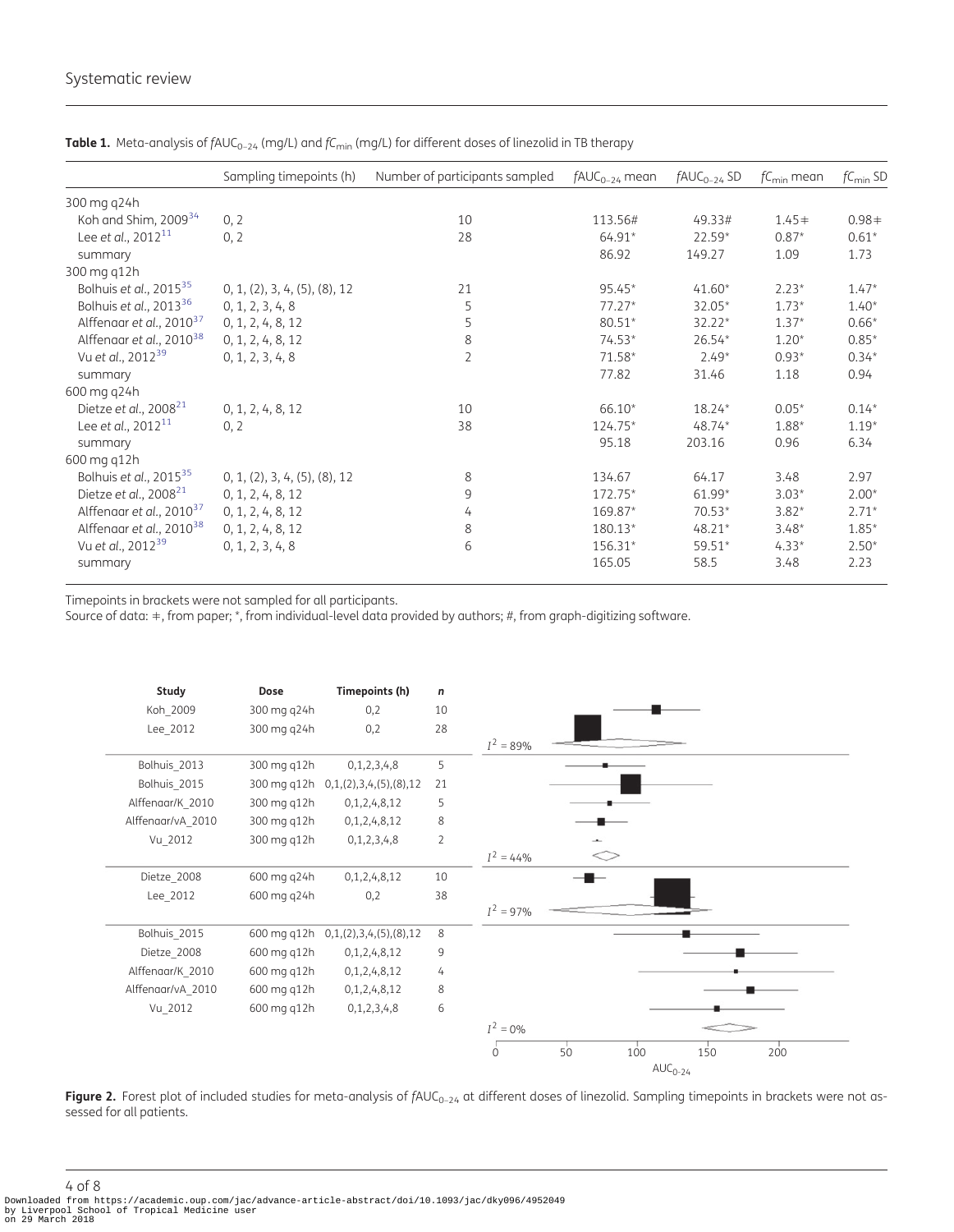<span id="page-4-0"></span>

Figure 3. Forest plot of included studies for meta-analysis of  $f_{\text{Cmin}}$  at different doses of linezolid. Sampling timepoints in brackets were not assessed for all patients.



Figure 4. Probability density distributions of the attainment of linezolid  $fAUC_{0-24}$ :MIC >119 mg/L/h (vertical line) in a Monte Carlo simulation of 100000 patients at different doses of linezolid, based on a published MIC distribution and summary  $AUC_{0-24}$  from a meta-analysis of published data.

A linezolid dose of 1200 mg/day has recently been used alongside bedaquiline and pretomanid as part of the Nix-TB trial regimen (NCT02333799) on the basis of continued dose–response in an early bactericidal activity study. Preliminary results suggest that this regimen achieves good clinical outcomes, but 71% of patients have at least one dose interruption owing to toxicity.<sup>40</sup> Prior PK data are unavailable for 1200 mg q24h, so we meta-analysed data for 600 mg q12h. In our simulations, 100% attainment of the efficacy target, but <1% attainment of the safety target, is consistent with the emerging Nix-TB results of high efficacy, but problematic, side effects. The ZeNix trial (NCT03086486) will test the

efficacy and toxicity of 600 mg q24h versus 1200 mg q24h of linezolid within this regimen.

In search of a less toxic dosing regimen, prior meta-analyses support the clinical efficacy of linezolid 600 mg/day or lower.<sup>9,10</sup> One lower-dose linezolid strategy is 300 mg q12h, for which our simulations described 100% efficacy target attainment and failure to meet the safety target in only 20.7% of patients. These results support preferential use of this dose. However, as many patients were from a single centre, generalizability of this finding will depend on prospective studies in other populations. Alternatively, once-daily dosing at 600 mg q24h is often advocated because of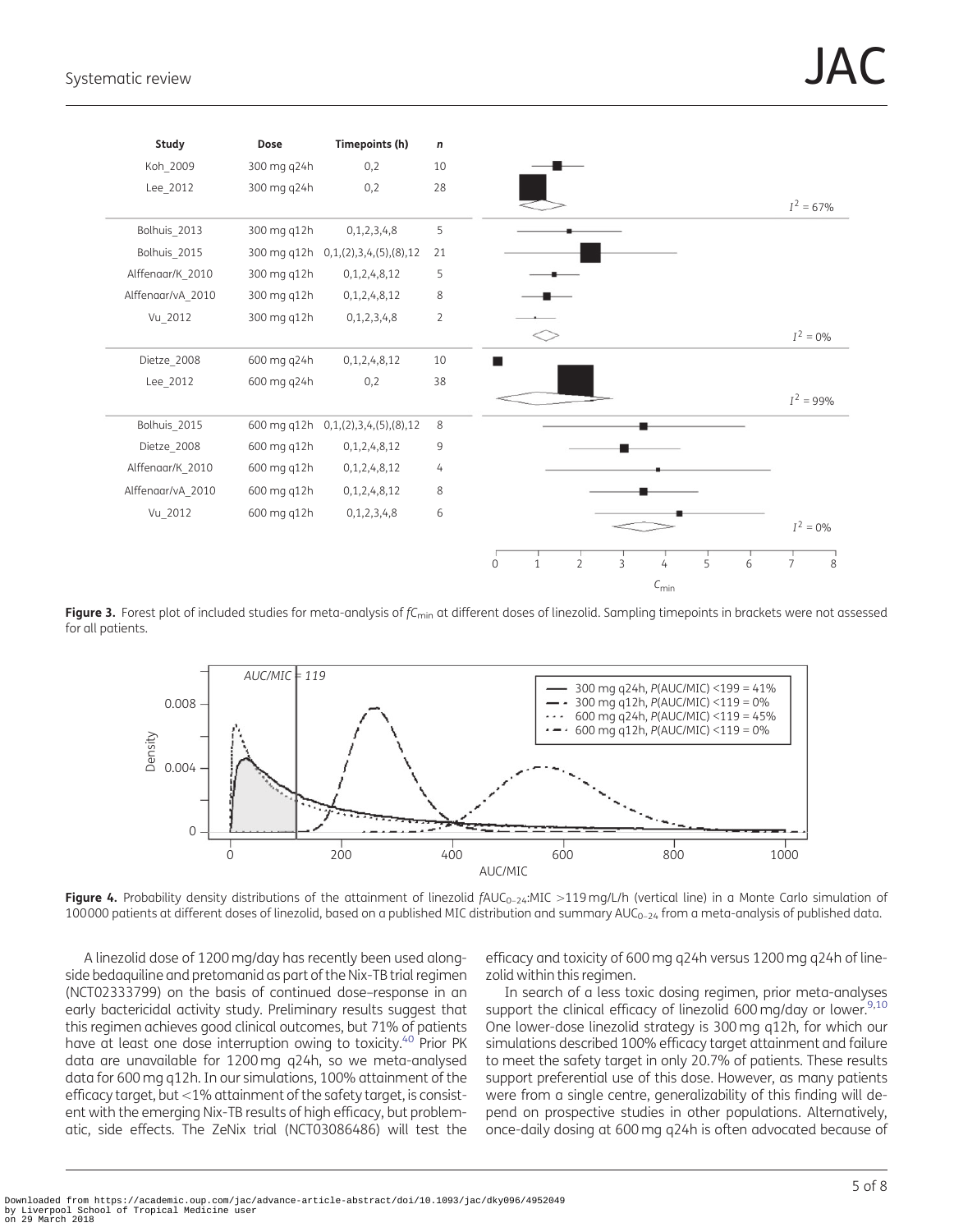<span id="page-5-0"></span>

Figure 5. Probability density distributions of the attainment of linezolid  $fAUC_{0-24}$ :MIC >119 mg/L/h (vertical line) in a Monte Carlo simulation of 100000 patients at different doses of linezolid, based on a published MIC distribution and summary  $AUC_{0-24}$  in a sensitivity analysis imputing individual studies at the 300 mg q24h and 600 mg q24h doses separately.

Table 2. Percentage of 100000 simulated patients below a safety threshold,  $fC<sub>min</sub> < 1.38$  mg/L, based on summary PK data for different linezolid doses

| Dose        | Percentage below 1.38 mg/L |
|-------------|----------------------------|
| 300 mg g24h | 75.47%                     |
| 300 mg g12h | 79.30%                     |
| 600 mg g24h | 72.53%                     |
| 600 mg g12h | 1.42%                      |
|             |                            |

greater convenience. Our simulations were based on a metaanalysis of two studies and described only 55.5% efficacy target attainment and failure to meet the safety target in 27.5% of simulated patients. Assuming a half-life of 5 h, accumulation ratios of 1.03 and 1.23 are expected for q24h and q12h linezolid dosing regimens, respectively, so the  $AUC_{0-24}$  for linezolid may be up to 20% higher for 300 mg q12h than 600 mg q24h and this may have contributed to higher efficacy target attainment with the 300 mg q12h dose. However, as our sensitivity analyses show that heterogeneity of study results strongly influenced attainment of efficacy and safety targets in simulations at 600 mg q24h, further studies are required before judgement can be passed on this dosing strategy.

A lower linezolid dose of 300 mg q24h is used clinically, particularly in patients who have already reported side effects. We found limited PK assessment of this strategy. In simulations based on meta-analysis of data from two studies, efficacy target attainment and failure to meet the safety target were similar to 600 mg q24h at 59.0% and 24.5%, respectively. This demonstrates that effective therapy is possible at 300 mg q24h for some individuals, but that linezolid will cause some toxicity irrespective of dose alteration. As with 600 mg q24h, the high degree of heterogeneity in study results at this dose complicates these analyses and underlines the need for prospectively gathered PK data at this clinically important dose.

Overall, these data suggest that future clinical trials containing linezolid should evaluate multiple dosing regimens and that trials of alternative oxazolidinones that retain efficacy with lower

toxicity are urgently needed. For instance, sutezolid has demonstrated greater antimycobacterial activity than linezolid in a whole-blood culture model, treatment shortening in a mouse model and sustained  $EBA_{0-14}$  in humans (which have not been demonstrated with linezolid), whilst demonstrating a more favourable PK/PD profile in terms of likely mitochondrial inhibition and apparently lower rates of toxicity in small, limited-duration, human studies. 8[,41,42](#page-7-0) Trials of cyclical linezolid courses to maximize efficacy and then allow cumulative toxicity to abate should be considered; we could not assess this strategy in our analysis. Intermittent dosing strategies have been proposed, whereby a higher linezolid dose (e.g. 1200 mg) is given on alternate days to ensure efficacy target attainment, but allow longer periods of safety target attainment.<sup>43</sup> Our data provide supportive evidence that the summary estimate of  $AUC_{0-24}$  for 600 mg q12h approximates a doubling of the 300 mg q12h and 600 mg q24h summary estimates for  $AUC_{0-24}$ , but existing data do not allow us to comment on any improvements in safety target attainment with intermittent dosing. Whilst revised dosing strategies are being established, therapeutic drug monitoring may have a role in maximizing attainment of efficacy and safety targets for individual patients. Moreover, population PK models indicate that renal clearance accounts for up to 70% of inter-individual variation in linezolid levels, suggesting a potential benefit from initial dosing based on renal function, formulae for which have been proposed.<sup>13[,44](#page-7-0)</sup>

In addition to highlighting the need for more PK data, this study has several limitations. Our putative PK/PD efficacy and safety targets may not be precise. The efficacy target was based on HFIM data in the absence of any measurement validated against clinical outcomes. The safety target was derived from one clinical study from Asia, with thrombocytopenia as the principal outcome.<sup>28</sup> This may not be representative of overall linezolid toxicity. More robust linezolid PK/PD targets for TB therapy require prospective clinical evaluation. Secondly, the WT linezolid MIC distribution used for fAUC:MIC simulations was from drug-susceptible TB because there are no published linezolid MIC distributions for RR-TB or MDR-TB. However, MIC<sub>50</sub> and MIC<sub>90</sub> values for these populations are in broad agreement with the WT data.[31–33](#page-7-0) Additionally, the MIC testing for this distribution was conducted using Middlebrook 7H10 media and may not be representative of the distribution obtained using alternative media.<sup>30</sup> Thirdly, development of linezolid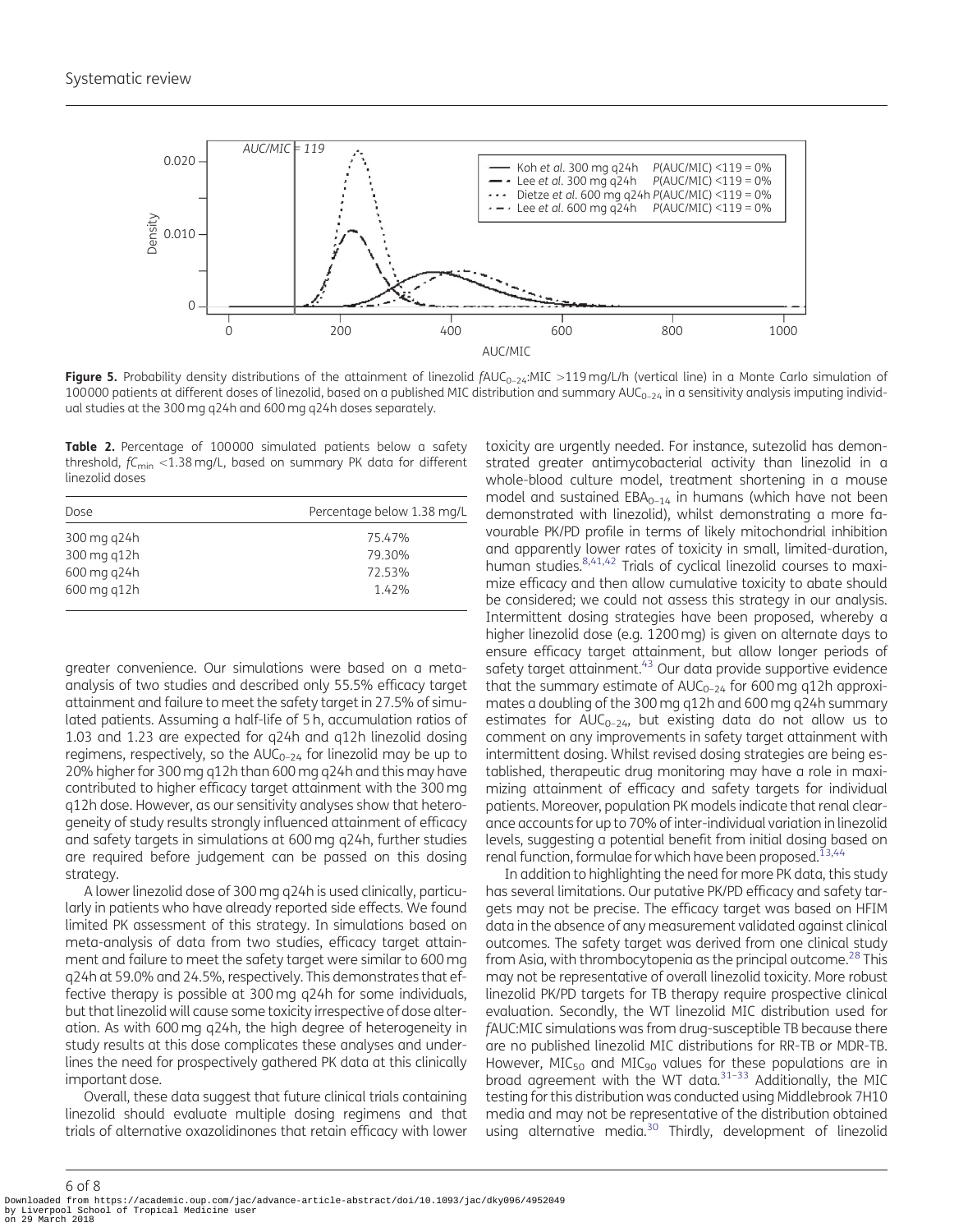<span id="page-6-0"></span>resistance during therapy is an important outcome and may be a particular risk at lower doses.<sup>[45](#page-7-0)</sup> We have not yet simulated the attainment of resistance prevention PK/PD targets and future studies should seek to do this.

In conclusion, despite increased use of linezolid in RR-TB and MDR-TB treatment, there remains no consensus on optimal safe dosing. Current PK/PD data are insufficient to confidently provide a solution. Compared with the standard dose of 600 mg q12h, a dose of 300 mg q12h may retain efficacy with lower toxicity. Prospective clinical studies are required to test this proposition and to better assess once-daily dosing strategies.

# Acknowledgements

We acknowledge Bonnie A. Thiel, MS, Case Western Reserve University and Ying Cai, Tuberculosis Research section, NIAID, NIH (both USA), for compiling parts of the data set.

# Funding

This work was supported by the Wellcome Trust (grant numbers 203919/Z/16/Z to J. M. and 105620/Z/14/Z to D. S. and M. C.).

# Transparency declarations

None to declare.

# References

[1](#page-0-0) WHO. Global Tuberculosis Report 2017. Geneva, Switzerland: WHO, 2017.

2 Cegielski JP, Kurbatova E, van der Walt M et al. Multidrug-resistant tuberculosis treatment outcomes in relation to treatment and initial versus acquired second-line drug resistance. Clin Infect Dis 2016; 62: 418–30.

3 Bastos ML, Hussain H, Weyer K et al. Treatment outcomes of patients with multidrug-resistant and extensively drug-resistant tuberculosis according to drug susceptibility testing to first- and second-line drugs: an individual patient data meta-analysis. Clin Infect Dis 2014; 59: 1364–74.

4 Migliori GB, Sotgiu G, Gandhi NR et al.; Collaborative Group for Meta-Analysis of Individual Patient Data in MDR-TB. Drug resistance beyond extensively drug-resistant tuberculosis: individual patient data meta-analysis. Eur Respir J 2013; 42: 169–79.

[5](#page-0-0) WHO Treatment Guidelines for Drug-Resistant Tuberculosis, 2016 Update. October 2016 Revision. Geneva, Switzerland: WHO, 2016. [http://apps.who.int/](http://apps.who.int/iris/bitstream/10665/250125/1/9789241549639-eng.pdf) [iris/bitstream/10665/250125/1/9789241549639-eng.pdf](http://apps.who.int/iris/bitstream/10665/250125/1/9789241549639-eng.pdf).

[6](#page-0-0) Falzon D, Schünemann HJ, Harausz E et al. World Health Organization treatment guidelines for drug-resistant tuberculosis, 2016 update. Eur Respir J 2017; 49: 1602308.

7 Zurenko GE, Yagi BH, Schaadt RD et al. In vitro activities of U-100592 and U-100766, novel oxazolidinone antibacterial agents. Antimicrob Agents Chemother 1996; 40: 839–45.

[8](#page-5-0) Cynamon MH, Klemens SP, Sharpe CA et al. Activities of several novel oxazolidinones against Mycobacterium tuberculosis in a murine model. Antimicrob Agents Chemother 1999; 43: 1189–91.

[9](#page-4-0) Sotgiu G, Centis R, D'Ambrosio L et al. Efficacy, safety and tolerability of linezolid containing regimens in treating MDR-TB and XDR-TB: systematic review and meta-analysis. Eur Respir J 2012; 40: 1430–42.

[10](#page-4-0) Cox H, Ford N. Linezolid for the treatment of complicated drug-resistant tuberculosis: a systematic review and meta-analysis. Int J Tuberc Lung Dis 2012; 16: 447–54.

[11](#page-2-0) Lee M, Lee J, Carroll MW et al. Linezolid for treatment of chronic extensively drug-resistant tuberculosis.N Engl J Med 2012; 367: 1508–18.

[12](#page-1-0) Vinh DC, Rubinstein E. Linezolid: a review of safety and tolerability. J Infect 2009; 59 Suppl 1: S59–74.

[13](#page-1-0) Douros A, Grabowski K, Stahlmann R. Drug-drug interactions and safety of linezolid, tedizolid, and other oxazolidinones. Expert Opin Drug Metab Toxicol 2015; 11: 1849–59.

[14](#page-1-0) Stalker DJ, Jungbluth GL. Clinical pharmacokinetics of linezolid, a novel oxazolidinone antibacterial. Clin Pharmacokinet 2003; 42: 1129–40.

[15](#page-1-0) Pea F, Furlanut M, Cojutti P et al. Therapeutic drug monitoring of linezolid: a retrospective monocentric analysis. Antimicrob Agents Chemother 2010; 54: 4605–10.

16 Yagi T, Naito T, Doi M et al. Plasma exposure of free linezolid and its ratio to minimum inhibitory concentration varies in critically ill patients. Int J Antimicrob Agents 2013; 42: 329–34.

17 Rayner CR, Forrest A, Meagher AK et al. Clinical pharmacodynamics of linezolid in seriously ill patients treated in a compassionate use programme. Clin Pharmacokinet 2003; 42: 1411–23.

[18](#page-1-0) Reynolds J, Heysell SK. Understanding pharmacokinetics to improve tuberculosis treatment outcome. Expert Opin Drug Metab Toxicol 2014; 10: 813–23.

19 Zhu T, Friedrich SO, Diacon A et al. Population pharmacokinetic/pharmacodynamic analysis of the bactericidal activities of sutezolid (PNU-100480) and its major metabolite against intracellular Mycobacterium tuberculosis in ex vivo whole-blood cultures of patients with pulmonary tuberculosis. Antimicrob Agents Chemother 2014; 58: 3306–11.

[20](#page-1-0) Brown AN, Drusano GL, Adams JR et al. Preclinical evaluations to identify optimal linezolid regimens for tuberculosis therapy. mBio 2015; 6: e01741-15.

[21](#page-2-0) Dietze R, Hadad DJ, McGee B et al. Early and extended early bactericidal activity of linezolid in pulmonary tuberculosis. Am J Respir Crit Care Med 2008; 178: 1180-5.

22 Williams KN, Stover CK, Zhu T et al. Promising antituberculosis activity of the oxazolidinone PNU-100480 relative to that of linezolid in a murine model. Antimicrob Agents Chemother 2009; 53: 1314–9.

23 Drusano GL, Neely M, Van Guilder M et al. Analysis of combination drug therapy to develop regimens with shortened duration of treatment for tuberculosis. PLoS One 2014; 9: e101311.

24 Louie A, Heine HS, Kim K et al. Use of an in vitro pharmacodynamic model to derive a linezolid regimen that optimizes bacterial kill and prevents emergence of resistance in Bacillus anthracis. Antimicrob Agents Chemother 2008; 52: 2486–96.

25 Meagher AK, Forrest A, Rayner CR et al. Population pharmacokinetics of linezolid in patients treated in a compassionate-use program. Antimicrob Agents Chemother 2003; 47: 548–53.

26 Srivastava S, Magombedze G, Koeuth T et al. Linezolid dose that maximizes sterilizing effect while minimizing toxicity and resistance emergence for tuberculosis. Antimicrob Agents Chemother 2017; 61: e00751-17.

[27](#page-1-0) Flanagan S, McKee EE, Das D et al. Nonclinical and pharmacokinetic assessments to evaluate the potential of tedizolid and linezolid to affect mitochondrial function. Antimicrob Agents Chemother 2015; 59: 178–85.

[28](#page-1-0) Song T, Lee M, Jeon HS et al. Linezolid trough concentrations correlate with mitochondrial toxicity-related adverse events in the treatment of chronic extensively drug-resistant tuberculosis. EBioMedicine 2015; 2: 1627–33.

[29](#page-1-0) Rang H, Dale J, Flower R et al. Rang and Dale's Pharmacology. London, UK: Churchill Livingstone, 2015.

[30](#page-1-0) Schon T, Jureen P, Chryssanthou E et al. Wild-type distributions of seven oral second-line drugs against Mycobacterium tuberculosis. Int J Tuberc Lung Dis 2011; 15: 502-9.